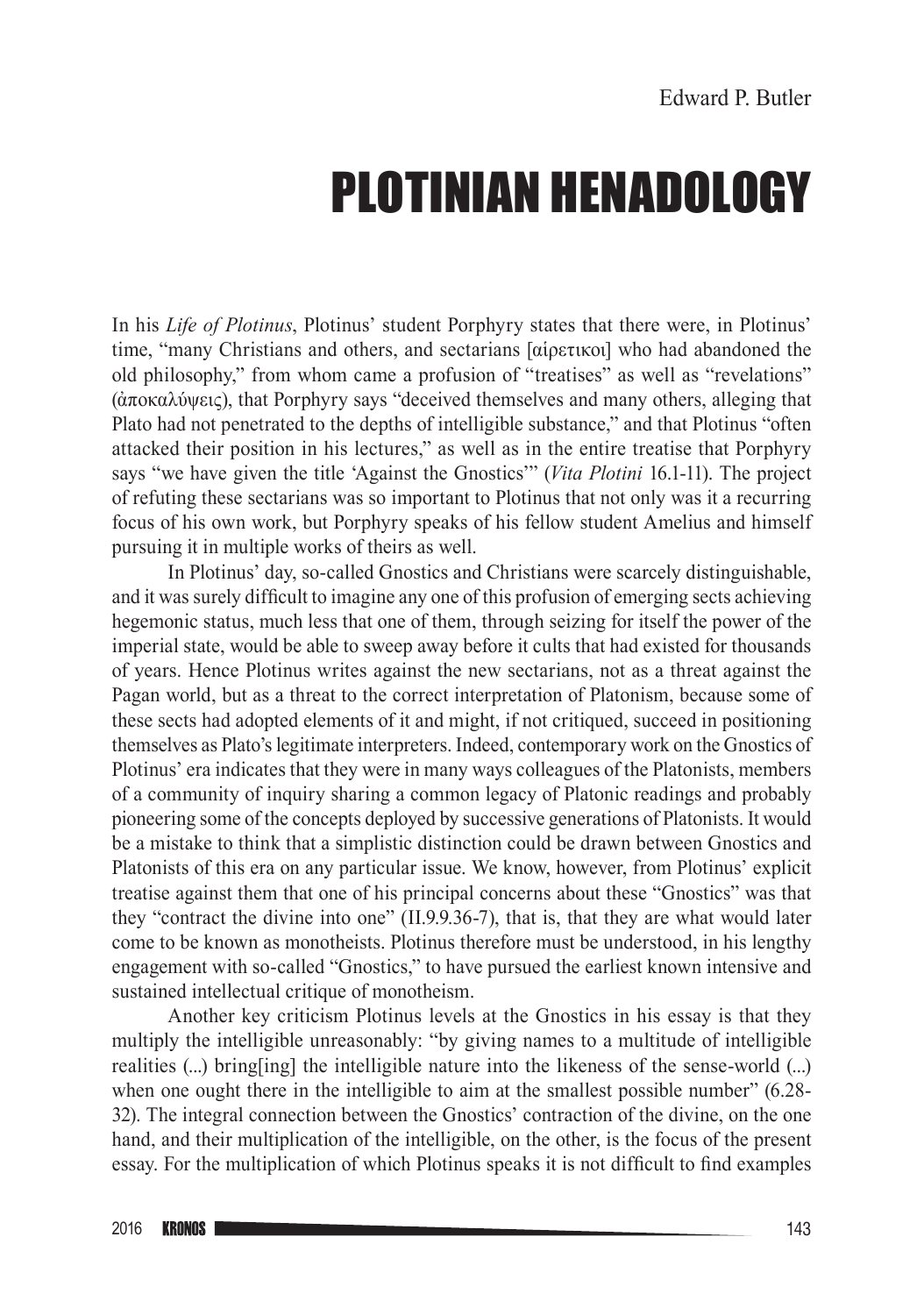in surviving Gnostic texts. For example, the Gnostic treatise *Zostrianos*, which is among those Porphyry specifically mentions (VP 6.6, 14), speaks of "the Exile which really exists" (5.24-5) or "the Repentance which really exists" (5.27). The Gnostic terminology of "really existing" in *Zostrianos*, which is applied likewise – and self‑referentially, of course – to the salvific value of the λόγος as "the word as it exists" (44.9-10), invites comparison to the terminology of "real being" (ὄντως ὄν) by which Platonists qualify the intelligible, deriving chiefly from the οὐσία ὄντως οὖσα of *Phaedrus* 247c. But the criterion of intelligibility in *Zostrianos* is not like that which applies to the hypostases of Plotinian Platonism. The hypostases from the Gnostic text seem to originate from psychical *experiences* hypostatized into sites of intelligibility. Indeed, such a procedure would make sense in the context of the Gnostic appeal to the epistemic authority of certain privileged kinds of experience.

By contrast, Plotinus begins his essay with a capsule summary of Platonic metaphysics as operating on just three principal planes: that of the One/Good, "which has nothing in itself, but is some one thing [ἕν τι]," (1.3), that of Intellect, and that of Soul:

and we must not posit more principles than these in the intelligible, or fewer. For if people posit fewer, they will either assert that Soul and Intellect are the same, or Intellect and the First; but it has been shown in many places that they are different from each other. It remains to investigate in our present discussion, if we are to posit more than these three, whatever other natures there could be beside them.  $(1.16-21)^1$ 

The issue here is not how many *things* there are, but how many *kinds of multiplicity*. Plotinus is arguing that we can determine dialectically that there are three kinds. There is multiplicity consisting simply of ones as such, without intelligible content or rather, as we may say, to the degree we abstract from that content; this is the domain of the One. It is this multiplicity, significantly, to which Plotinus turns in the essay he wrote immediately after the essay on the Gnostics, number 34, the essay on number, which I will argue we should understand as concerning *numerical difference*. Next there is multiplicity consisting of forms, or any multiplicity *qua* intelligible; this is the domain of Intellect. Finally, there is multiplicity consisting of psychical states, or, any multiplicity just insofar as it is psychical; and this is the domain of Soul, of psychical experience. The intelligible is thus a holistic structure, sustaining just as many terms as can be negatively distinguished from one another. It mediates in this fashion between two modes of positivity or givenness, the existential,<sup>2</sup> which is the givenness of ones *qua* ones, and the psychical, in which things are given in the flux of time.

<sup>1</sup> Quotations from Plotinus are generally as translated by A. H. Armstrong, *Plotinus: Enneads*, 7 vols. (Cambridge, MA: Harvard UP, 1966-88), though I have occasionally modified them.

<sup>&</sup>lt;sup>2</sup> The "existential" is distinguished in post-Plotinian Platonism particularly by the term ὕπαρξις, which may have acquired its philosophical usage in part from Gnostic texts. See, e.g., J. D. Turner, "From Hidden to Revealed in Sethian Revelation, Ritual, and Protology," in A. D. DeConick and G. Adamson, eds. *Histories of the Hidden God: Concealment and Revelation in Western Gnostic, Esoteric, and Mystical Traditions* (Abingdon, Oxon: Routledge, 2014), esp. 156f.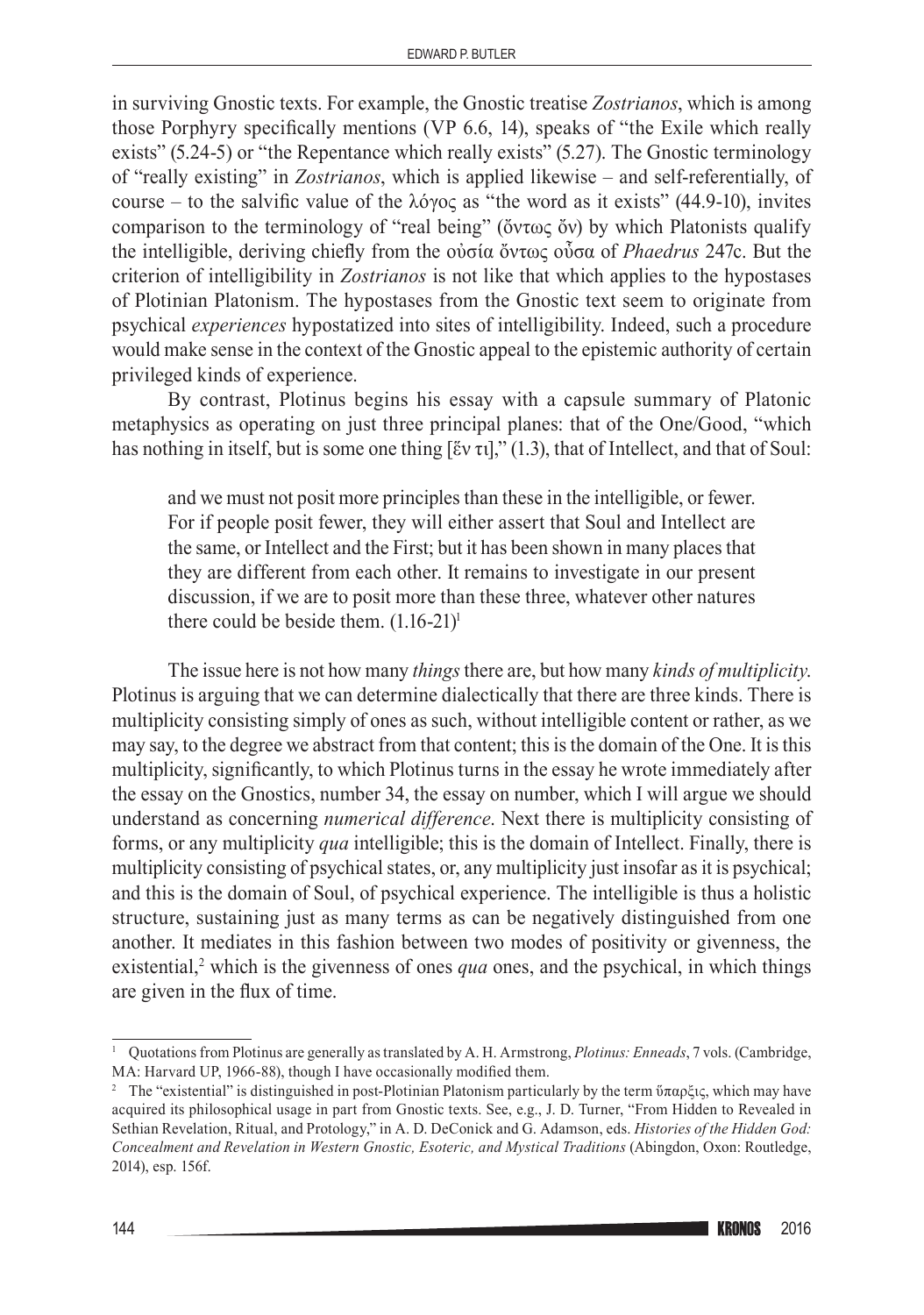The place of the existential is occupied in Plotinus and in later Platonists chiefly if not solely by *persons*, and hence to that class of things that are *who* rather than *what*. 3 This is the significance, I would argue, of Plotinus' reference in this essay and elsewhere to an indefinite multiplicity of "Intelligible Gods." Thus, the All "manifests the greatness of the intelligible nature" through its "life [which] is not a disjointed one ... but coherent [συνεχὴς] and clear and great and everywhere life, manifesting infinite wisdom" as "a clear and noble idol [ἄγαλμα] of the intelligible Gods" (8.9-17). Plotinus here makes implicit reference to *Timaeus* 37c, which refers to the cosmos as an ἄγαλμα of "the eternal Gods" – compare Plotinus, "To be among the Gods is to be among intelligibles; for these are immortal," (*Enn*. I.8.7.16-7). The Gods mentioned in the *Timaeus* passage are similarly there indefinitely multiple, although Plato's account up to that point has only posited a single binary relation between demiurge and paradigm as divine spectator and divine object, respectively. The reference to indefinitely numerous Gods shows that already for Plato, *the number of Gods is not determined by the number of places in a noetic structure*. We shall see how this pertains to the role of henads in Plotinus, not yet specified as "divine," as they will be for later Platonists, but recognized as holding down the real existence of pre‑formal numerical difference, and hence creating τόποι, or places, for beings (VI.6.10.3).<sup>4</sup> Plotinus' henads, then, not yet designated "divine," or clearly posited as prior to Being, as they will be for Proclus, are already prior to beings and to noetic relations. And this is indeed what makes henads divine, and the Gods henads, namely that the henadic manifold secures in a *positive* and not merely privative sense the disposition of numerical as opposed to formal multiplicity.

With respect to the psychical manifold, Plotinus in his essay notes particularly that Gnostics divide Intellect into "one intellect thinking and the other thinking that it thinks" (1.33-34). By positing self‑awareness as a separate, novel intellectual moment, and neither as an inherent property of thought,<sup>5</sup> nor as a psychical moment relative to the intellect, the Gnostics effectively *psychologize the intellect*, which also cleaves the soul, for if "one intellect will be only thinking, and the other will be thinking that it thinks," then "the thinking subject will be another, and not itself" (37-40). By contrast, Plotinus affirms elsewhere (V 3, 13-17) that "when something thinks itself," this is "thinking proper [κυρίως]."<sup>6</sup> The Gnostic will see this alienation at the core of the self as the problem he is diagnosing, but for Plotinus it is the problem Gnostic ideology is creating. The thinking subject so conceived, privileging the empty moment of "consciousness," can never be identical with *what* he thinks, only with the *act* of thought. It is not surprising, in this light, that the Gnostics should stress the idea of a λόγος salvific in itself, the action of which is as traumatic as it is automatic, for it is the alien solution to the soul's self-alienation.

<sup>&</sup>lt;sup>3</sup> Note already in Plato, *Timaeus* 90a, that the spirit (δαίμων) is given to each (ἐκάστῳ) by the God, establishing the relationship between the mortal and divine individual beyond the register of eidetics, that is, of speciation.

<sup>4</sup> The term "henad" seems also to have acquired already a particular reference to divine individuality in certain Gnostic texts. See, e.g., J. D. Turner, *Sethian Gnosticism and the Platonic Tradition* (Louvain/Paris: Peeters, 2001), 508-9, referring to *Zostrianos* VIII 67, 75 and 84.<br><sup>5</sup> See on this L. P. Gerson, "*Epistrophê pros heauton*: History and Meaning," *Documenti e Studi Sulla Tradizione* 

*Filosofica Medievale* 7 (1997), 1-32.

<sup>6</sup> On this passage, see *ibid.*, 14ff.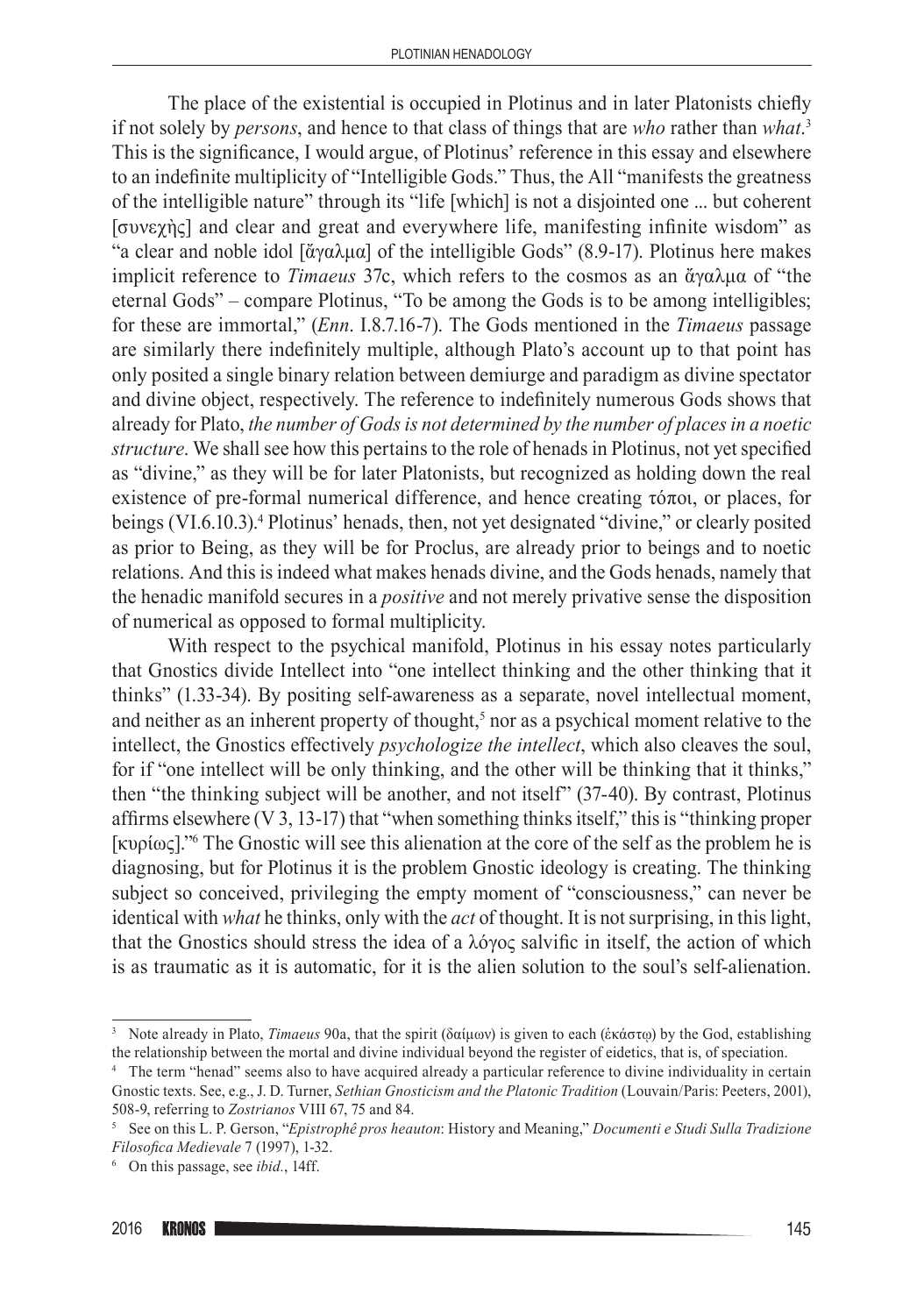(See, in this connection, Plotinus' critique of the Gnostics' "technical λόγοι" in chap. 14.) The distinction between psychical self‑awareness and thinking as such is important for Plotinus because the *I<sup>-think*</sup> has no noetic content, and hence is "epinoetic" (43); but if intellective distinction is grounded in psychical apprehension alone, it has no integral bond with intelligible content, and so "they [the Gnostics] will be abandoning the idea of a plurality of hypostases" (41-2). All plurality will be reduced to moments in a continuum of psychical experience, and difference will be solely experiential and temporal.

We begin to see the outlines, then, of the two multiplicities between which Platonic Intellect mediates, one of which, the psychical, the Gnostics engorge. But what sort of structure do the Platonists accord to the other manifold, the manifold corresponding to the One? The One itself is referred to in the plural at *Enn*. VI.5.4.22 and 25, as "the first things." The latter is noted by Emilsson and Strange (233),<sup>7</sup> who remark that "The reference to the One is given in the plural (τὰ πρῶτα), which may be surprising given that the One is a singularity," and cite Plato, *Epistle* 2, 312e1-4 as precedent, but while that text speaks of all things in relation to a King who is first, it does not refer to "first things" in the plural. Of course, it does not need to, because there is a general understanding that there is a multiplicity specific to any ἀρχή or principle, for otherwise it would be no ἀρχή. In fact, Plotinus refers again to τὰ πρῶτα, "first things," at *Enn*. V.1.8.2-3. Emilsson and Strange also note suggestively, but not in connection with Plotinus' "firsts," the lack of a clear principle of individuation in Plotinus that can cover the gaps left by the doctrine of reception of forms according to the capacity of recipients (2015: 27f, 208, 266). They do not consider the possibility, however, that the ultimate principle of individuation for individuals high and low is none other than "the One," which for its own part, however, "neither is, nor is one" (Plato, *Parmenides* 141e).

What, then, is the structure of the manifold of "first things"? We know that it is not such as to fix a discrete number of entities within it, because then it would be intellective; but it does possess a distinctive structure all its own. We need to turn here to an important passage from Plotinus' essay on intelligible beauty, *Enn*. V.8.9.17-24, written not long before the essay on the Gnostics, and which I would like to quote at length:

each God is all the Gods coming together into one [συνόντες εἰς ἕν]; they are other [ἄλλοι] in their powers, but in that one‑many they are all one, or rather the one <deity> is all [ο εἶς πάντες]; for he does not fall short if all those come to be. They are all together and each one again apart, in position without separation [ἐν στάσει ἀδιαστάτω], possessing no perceptible shape – for if they did, one would be in one place and one in another, and each would no longer be all in himself – nor does each God have parts different [ἄλλα] from himself belonging to other Gods than himself, nor is each whole [ὅλον]<sup>8</sup> like a power cut up [κερματισθεῖσα], which is as large as the measure of its parts.

<sup>7</sup> E. K. Emilsson and S. K. Strange (trans. and commentary), *Ennead VI.4 & VI.5: On the Presence of Being, One and the Same, Everywhere as a Whole* (Las Vegas: Parmenides Publishing, 2015).

<sup>8</sup> One could also read here οἷον, "nor is each, as it were, like a power."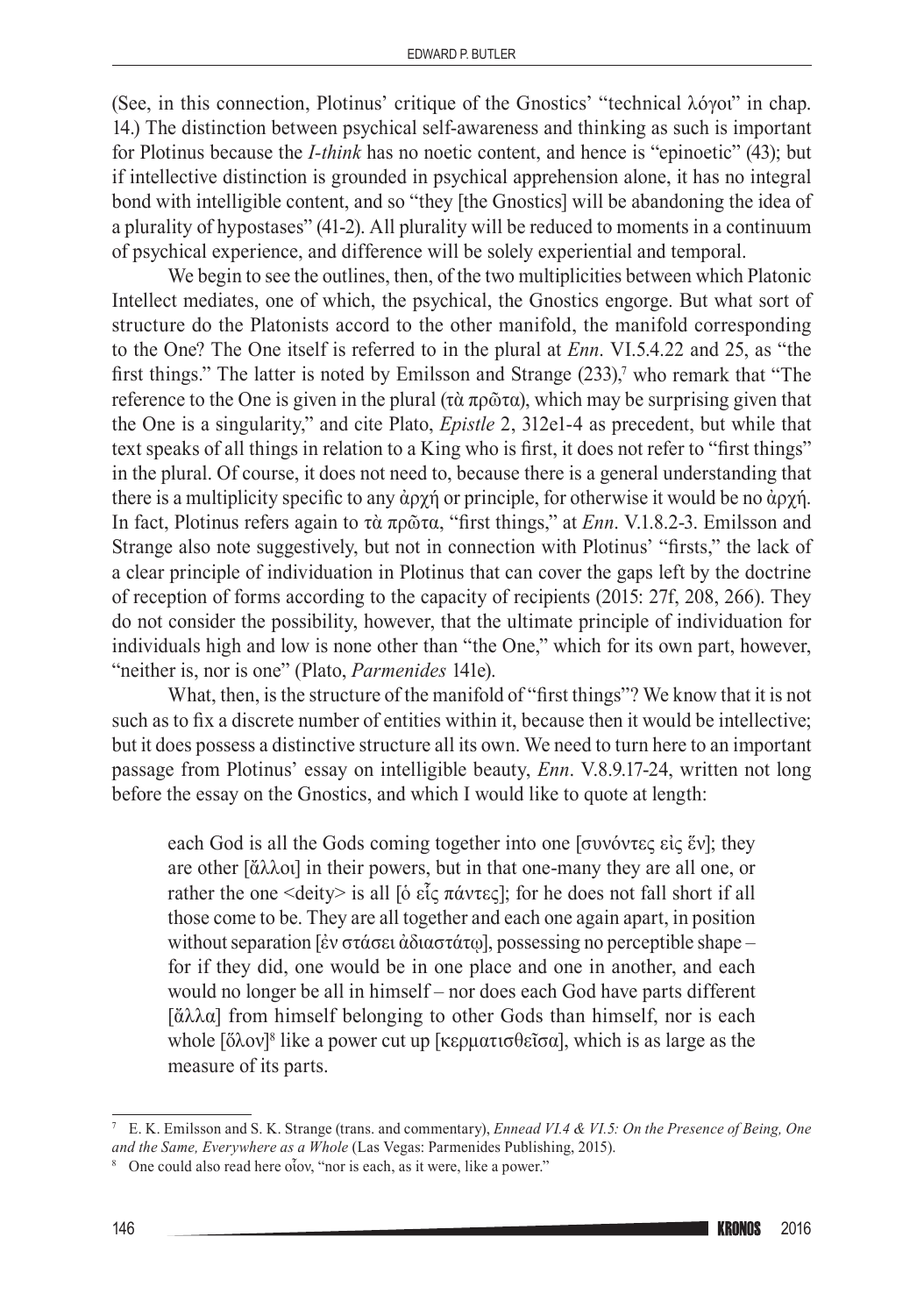Here, in the most significant passage where Plotinus deals explicitly with the multiplicity of the Gods in its formal character, we see many traits of the later technical doctrine of the henads as we find it in Platonists like Proclus.<sup>9</sup> The unity of the divine manifold rests in all the Gods being *in each*, rather than all *in one*, if by that we understood a singularity that, as Plotinus puts it, would "fall short" itself insofar as the many are many, that is, relative to which multiplicity would be an ontological decline, which would be the case if the divine manifold were structured like a whole and its parts.

## PLOTINUS' ESSAY ON NUMBER IN RELATION TO HIS CRITIQUE OF THE GNOSTICS

With this is mind, we can now turn to Plotinus' essay on number, the peculiar character of which, I wish to argue, is that it concerns not merely "number" in the abstract sense in which we use it, but the entire metaphysical problem of ultimate or, as we term it, "numerical difference," referring to the difference existing between individuals under *infima species*. By recognizing that for Platonists ἀριθμός or "number" connotes, not merely what we count with, but the ultimate manifold of *countables*, ultimate because they are unique, and mathematics hence being the pure form of relation of units *qua* units, we can restore depth and coherence to the entire centuries‑long Platonic discourse concerning "number." With respect to the basic sense Greeks gave to this term, Jacob Klein has argued that ἀριθμός "never means anything other than a definite number of definite objects."<sup>10</sup> In post‑Plotinian Platonism, Proclus refers in the *Elements of Theology* (prop. 113) to the manifold of the Gods, or henads, as an ἀριθμός, rather than a πλῆθος or "multiplicity," inasmuch as the latter would be governed by the rules appropriate to what Proclus distinguishes as manifolds at once themselves "unified" (ἡνωμένος), and composed of "unifieds" (ἡνωμένα), whereas the ultimate manifold must be "unitary" (ἑνιαῖος) and composed of henads, in order to avoid an infinite regress. This regress is not cut off by mere stipulation, but rather by the structural solidarity of the henadic manifold, in which all are in *each*, as opposed to all in *one* (or all participating one). At what point this formal structure emerged in Platonic thought is unclear, though it can be inferred from the putatively Pythagorean axiom that "All things are in all things, but in each appropriately."<sup>11</sup>

Just as we see Plotinus in the passage from V.8.9 in possession of some form of the doctrine of a polycentric divine manifold, so too in the essay on number, we

<sup>9</sup> On which see my series of articles on Proclean henadology: E. Butler, "Polytheism and Individuality in the Henadic Manifold," *Dionysius* 23 (2005): 83-104; E. Butler, "The Gods and Being in Proclus," *Dionysius* 26 (2008): 93-114; E. Butler, "The Intelligible Gods in the Platonic Theology of Proclus," *Méthexis* 21 (2008): 131-143; E. Butler, "The Second Intelligible Triad and the Intelligible‑Intellective Gods," *Méthexis* 23 (2010): 137-157; E. Butler, "The Third Intelligible Triad and the Intellective Gods," *Méthexis* 25 (2012): 131-150.

<sup>10</sup> *Greek Mathematical Thought and the Origin of Algebra*, trans. E. Brann (Cambridge, MA: MIT Press, 1968), 7.

<sup>11</sup> Attributed by Syrianus to "Pythagoreans" at *In Metaph.* 81.38-82.2 [Kroll], while Iamblichus either attributes the maxim to Numenius, or at least states that "Numenius is unambiguously of this opinion," (Iamblichus, *De Anima* 6, trans. Finamore and Dillon [Stobaeus, *Anthol.* I, 365], Numenius frag. 41 [des Places]). Hadot, in *Porphyre et Victorinus* I, 243 regards the maxim as "Depuis Numénius d'ailleurs (...) le principe fondamental de la théologie païenne," though he misconstrues it, in my view, as a principle of "dénomination par prédominance" predicated upon Stoic monism, rather than as an affirmation of *polycentricity* referring to no underlying substance. I have discussed this further in E. Butler, "Polycentric Polytheism and the Philosophy of Religion," *The Pomegranate: The International Journal of Pagan Studies* 10, no. 2 (2008): 207-229.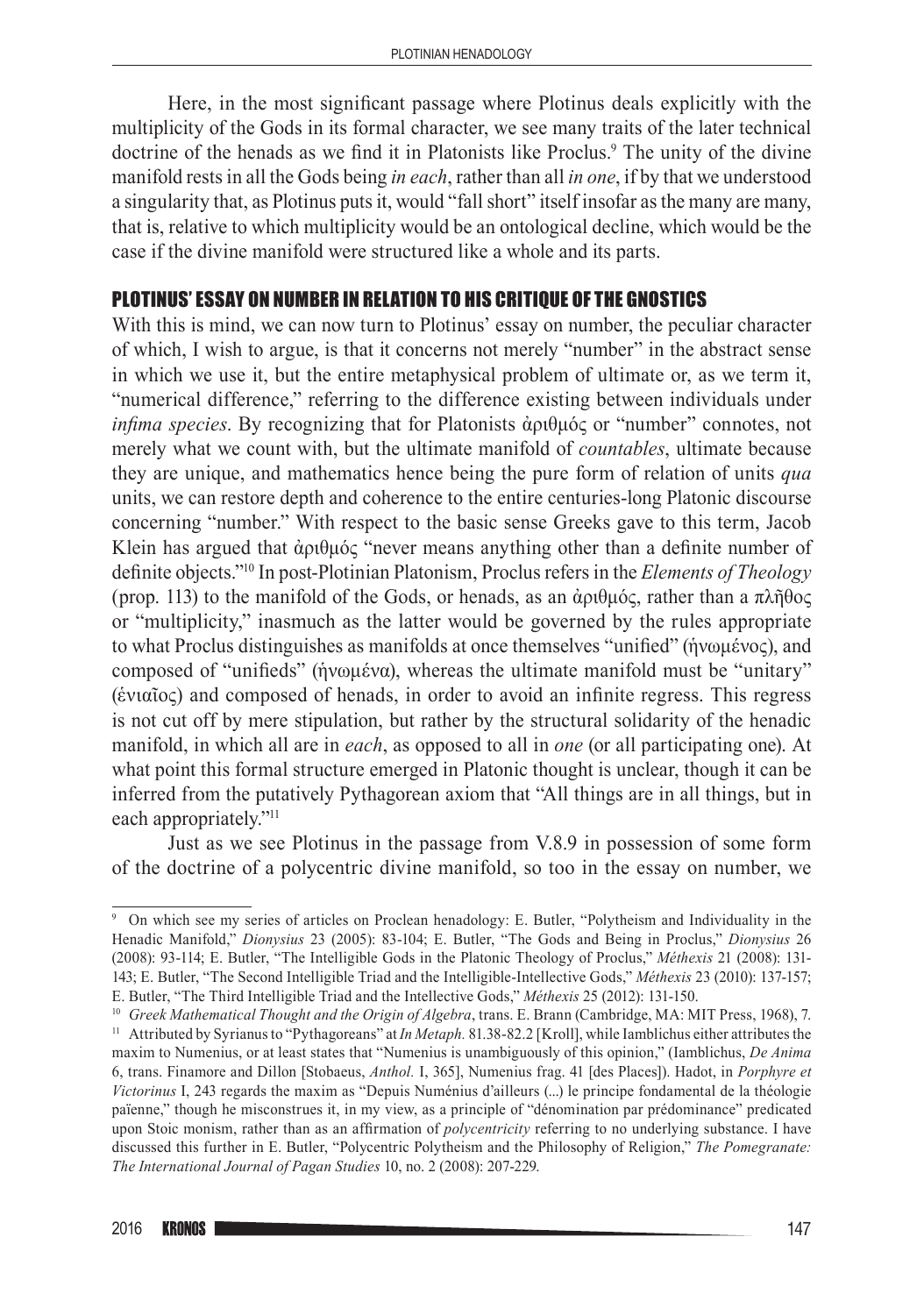see him wrestling with formal aspects of that doctrine, but without reference to the divine. Thus, in a dense discussion in chap. 11 of VI.6, he begins from the necessity of distinguishing between henads and monads, of which his example is the Decad, or Ten, which is one henad consisting of ten monads. The number here, I wish to argue, operates essentially as a paradigm of a unit to which other units are subordinated as its parts or attributes, and this was its function already at the time of Aristotle's disputes with the Academy. At *Metaphysics* 1080a & sqq., for example, Aristotle criticizes the Academic position concerning "incomparable" monads within numbers. That is, the Academicians apparently regard the two monads in the Dyad, e.g., as in some respect resisting assimilation to the two monads out of the three in the Triad, lest the integrity of the Dyad, the Triad and the other numbers be dissolved. Plotinus defends this same Academic position, which allows for a systematic distinction between "henads" and "monads."12 "Henads" like the Dyad, Triad, et al. are units with other units subordinate to them as their attributes, and these latter units are "monads." A monadic unit, according to this understanding, would be what Proclus and Damascius will call "the unified" (τὸ ἡνωμένον), as opposed to henads, which are "unitary" (ἑνιαῖος), as in prop. 6 of the *Elements of Theology*, which states that "Every manifold is composed either of unified groups [literally of 'unifieds', ἡνωμένα] or of henads."

The opposition here is between that which actively provides unity, which is ἑνιαῖος, and that which is passively unified, the ἡνωμένον or ἡνωμένα, which can refer either to something whose unity is that of a whole of some sort, or to something which has unity essentially as part of some whole. We see from prop. 66 of the *Elements* that for Proclus the whole/part relationship is exhaustive for beings *qua* beings, ὄντα: "All beings are toward one another either whole or part or identical or different," where the relationship of identity/difference is reducible to being part of the whole constituted by either the intension or extension of some εἰδός. This relational web of beings *qua* beings, however, requires some limit to relation, that there may be terms *in* relation, and this is the role of henads, which are units either in an absolute sense, or at least insofar as any "one" be taken *qua* unitary, rather than unified, as subordinating its attributes, rather than reduced to them as the mere conjunction of them.

Why should the forebear of this wide-ranging doctrine in the later Platonists, when Aristotle treats of it, be understood to apply only to "numbers" in the narrow sense, when numbers can be a paradigm for any unit taken as henadic,<sup>13</sup> that is, as integral and

<sup>&</sup>lt;sup>12</sup> Xenocrates already speaks of incorporeal multiplicity (πλῆθος) as composed of "true henads" (ἐξ ἐνάδων ἀληθινῶν, Themistius, *De Anima* 11,20/fr. 260 Isnardi Parente) which suggests the development of a technical sense for this term already in the early Academy. As noted by Slaveva-Griffin (*Plotinus on Number* (New York City: Oxford UP, 2009), 78 n. 39), Xenocrates' formula is echoed by Damascius at *De Principiis* 129.19. But Slaveva‑Griffin regards "the clear conceptual distinction between monads and henads" as "at a formative stage" in Plotinus (92), who is still "inconsistent" in his usage of these terms (93), whereas I would wish to resist such a conclusion.

<sup>&</sup>lt;sup>13</sup> Hence Syrianus, at *In Metaph.* 84.3-5, speaks of "mathematical objects" as having been "customarily taken by those divine men [Pythagoreans and Platonists] as representative of the intelligible nature as a whole," and again at 176.12 that "These people called all beings numbers." (Passages from Syrianus are from J. M. Dillon and D. O'Meara, trans., *Syrianus: On Aristotle Metaphysics 13-14* (London: Bloomsbury, 2006), occasionally modified.)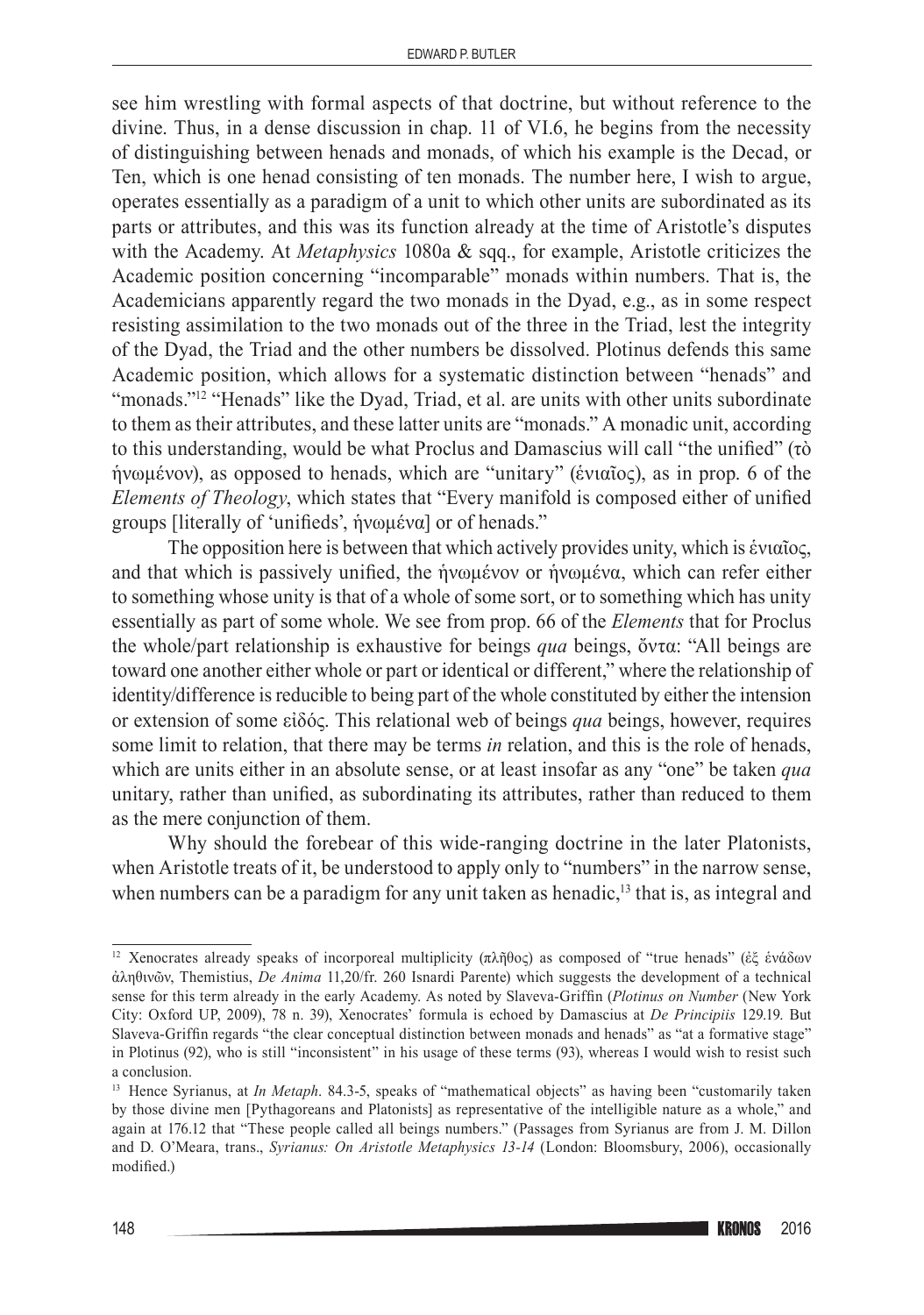unique, with its attributes inalienable from it and hence treated as incomparable to like attributes of other units? Aristotle would then be observing a mutually understood Academic convention in discussing this problem in terms of numbers, because the parties in the discussion understand that it concerns *numerical difference*. When Plato introduces the terms "henad" and "monad" in the *Philebus* (15a-c, 23c) he does not use them to refer to numbers in any privileged sense, but to any sort of unit taken up as an object of analysis. In this light, Aristotle would be criticizing not a somewhat obtuse Academic doctrine respecting arithmetic in our modern sense, but an Academic henological philosophy of units *qua* units in contradistinction to which he develops his own ontological philosophy of substance.14

The Platonic doctrine of henads and monads, which forms the substance of Platonic "henology," begins with Plato's *Philebus* and reaches down to Damascius. Its effective termination with the end of the Academy at Athens comes about because of its intimate connection with the polytheism of ancient Platonism and that aspect of Platonic henology which renders it, when properly understood, inassimilable to monotheism, namely the combination of an absolutely negative One Itself as principle of individuation and the positivity of the ultimate individuals. These ultimate individuals are the Gods, because the Gods were grasped as primordial *persons*. Hence the first deployment of the terms "henad" and "monad" in the *Philebus*, albeit they are not distinguished in that dialogue, nevertheless arises in the context of a discussion that begins from Socrates' intention to distinguish between a "who," Aphrodite, and a "what," the concept of ἡδονή or pleasure  $(12b-c)$ . The essential roots of the henad/monad distinction lies. I wish to argue, in the distinction between *who* and *what* as the basic kinds of unit, with the former, due to its primal simplicity, being designated "henad" as primary product of the One (ἕν), the principle of individuation. This, it seems to me, provides the only basis for recovering a unified sense for the doctrine as it evolved from the earliest Academy to the end of ancient Platonism, regardless of whether expressed as in theological or mathematical terms, for in either case, it amounts to the distinction between ἑνιαῖος and ἡνωμένος units, of which the former are "henads" and the latter "monads."

Plotinus, after positing the existence of henads and monads, proceeds to a complex argument concerning henadic multiplicity. If there is only one henad, he argues, then it must be "coupled" (συνοῦσαν) either with supreme Being, or supreme Unity, that is, it must be either the henad of Being Itself, or the henad of the One Itself. The latter he rejects summarily as redundant: "Why would what is one in the highest degree need this monad?" (VI.6.11.17-18). Plotinus thus does away with a singular that would be "the One Itself," for the One, the principle of individuation, neither is, nor is one. The use of the term "monad" in this passage emphasizes the unit as posited; similarly below (11.23-4) many merely notional "monads" are generated from taking a substantial individual in diverse respects, but also as a singular entity, which the One emphatically is not.

<sup>&</sup>lt;sup>14</sup> Note, in this respect, that Aristotle himself uses essentially the same argument at 1076b11-39 with respect to the presence of the point in lines and planes and solids, of lines in planes and solids, etc., as he does against the incommensurable monads in numbers, the latter being paradigmatic for all manner of other relations of inherence.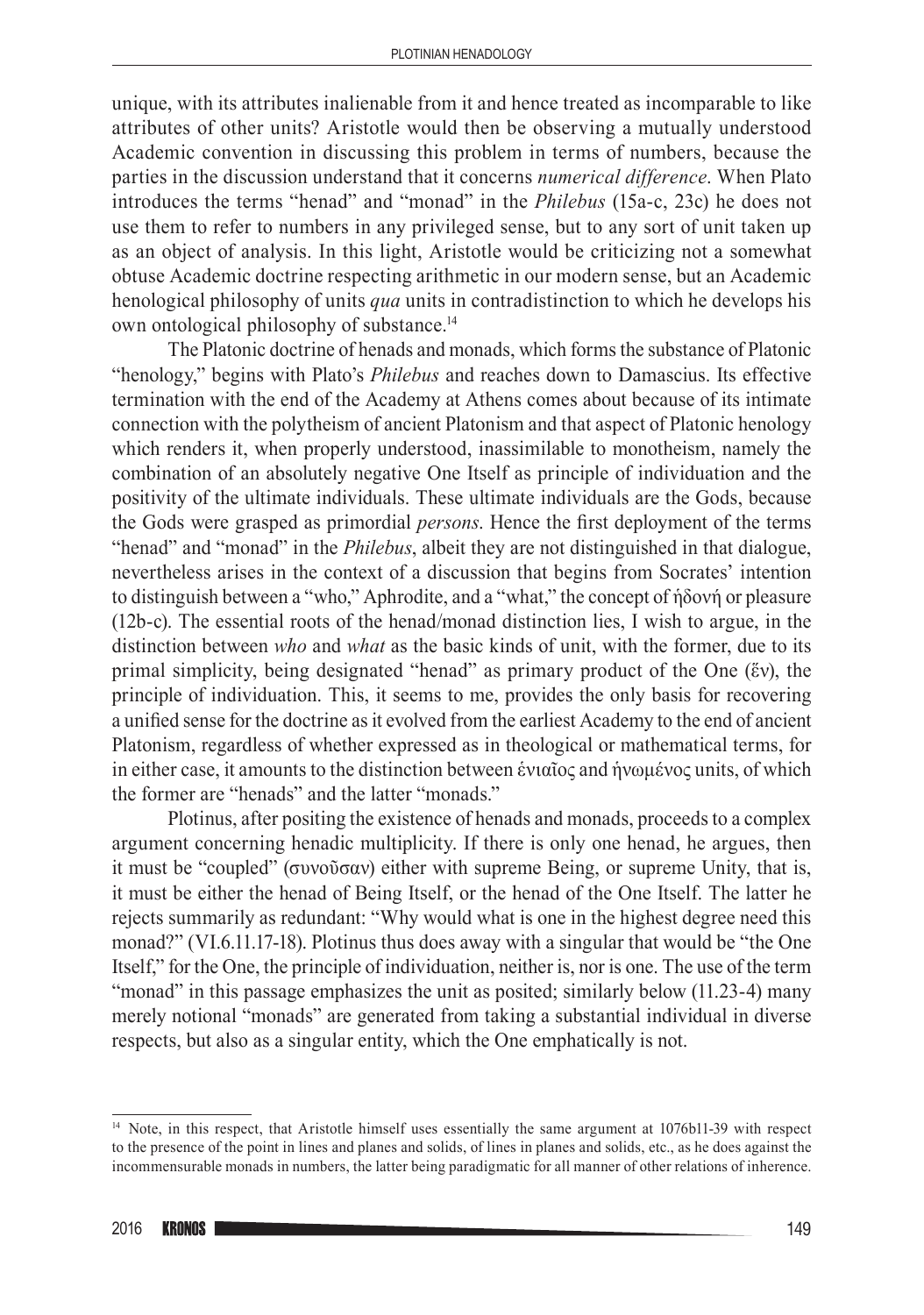With respect to the other monistic alternative, then, Plotinus argues that if a solitary henad – a "One Itself," we may say – was identified with Being Itself, "then the other henads will be merely homonymous with the First, and not coordinate with it, or number will consist of unlike monads and there will be differences between monads even insofar as they are monads" (15-18). A fully developed Platonic theory of homonymy in divine series will arrive with Damascius, as I have discussed in a recent article.<sup>15</sup> In the situation Plotinus imagines, however, there would be a single henad that was henadic in the proper sense, with the others having a subordinate and derivative status. This would indeed look not unlike a popular misconception of the Platonic system itself. But Plotinus argues that this will simply return us, in effect, to the notion he criticized at the outset of the chapter, where "the decad is nothing but so many henads" (1-2), that is, autonomous units which do not form a unit in composition. To assert a single eminent henad, with the rest merely homonymously henadic, will be to impose an arbitrary hierarchy upon the system, which by virtue of its arbitrariness will be in fact no proper order at all, a ranking among henads in this way taking the place of the ontological difference between henads and monads.

This error, in turn, is formally identical to the Gnostic homonymy with respect to the term "Gods," for the Gnostics impose such an order upon the class of Gods. For the Gnostics "contract the divine into one" (II.9.9.36-7), and if there are for them still a multiplicity of "intelligible Gods," then They are at any rate subordinated to some One in something akin to the fashion that the inferior powers, such as the heavenly bodies, are subordinated to Them (II.9.16.5-13). And of course for the Gnostics there is also such a subordination within the class of humans, between the spiritually "elect" and the rest. These subordinations are not unrelated. In the essay on the Gnostics, Plotinus criticizes this doctrine based on expansive arguments about the nature of the cosmos and the ramifications of Gnostic doctrines; in the essay on Number, I wish to argue, Plotinus' dense formal analysis renders the same critique. Both essays make the same point, the essay on number arguing that "One henad must not be yoked to some one among beings" (VI.6.11.5-6), that is, collapsing henadic and eidetic difference, while the essay on the Gnostics argues against this same conflation and its cosmological, psychological and ethical consequences.

But what, then, does Plotinus mean when he says that among the things the Gnostics have correctly from Plato is the notion of "the first God" (θεὸν τὸν πρῶτον, II.9.6.39)? The simplest conclusion that takes into account the totality of Plotinus' testimony is that this is a first *nature*, and not an abstract singularity. The "first God" would thus be the Gods *qua* "firsts," πρῶτα, which the Gnostics have correctly grasped in its nature, but have failed to distribute. There is more to it than this, however. Plotinus asks us to suppose some important hierarchical distinction among the Gods. "If They" – the Gods who "all and each proclaim to men the things from there," intelligible things, and hence "intelligible Gods" – "are not what that one is" – namely "king of the Gods" – "this in itself is according to the nature of things" (9.43-44). This κατὰ φύσιν, "according to nature," comes up again at 13.7, with a very similar sense: "there is an order of firsts, seconds, and thirds in regular succession, and so on to the last, and the things that are worse than the first should not be

<sup>15</sup> E. Butler, "The Henadic Origin of Procession in Damascius," *Dionysius* 31 (2013): 79-100.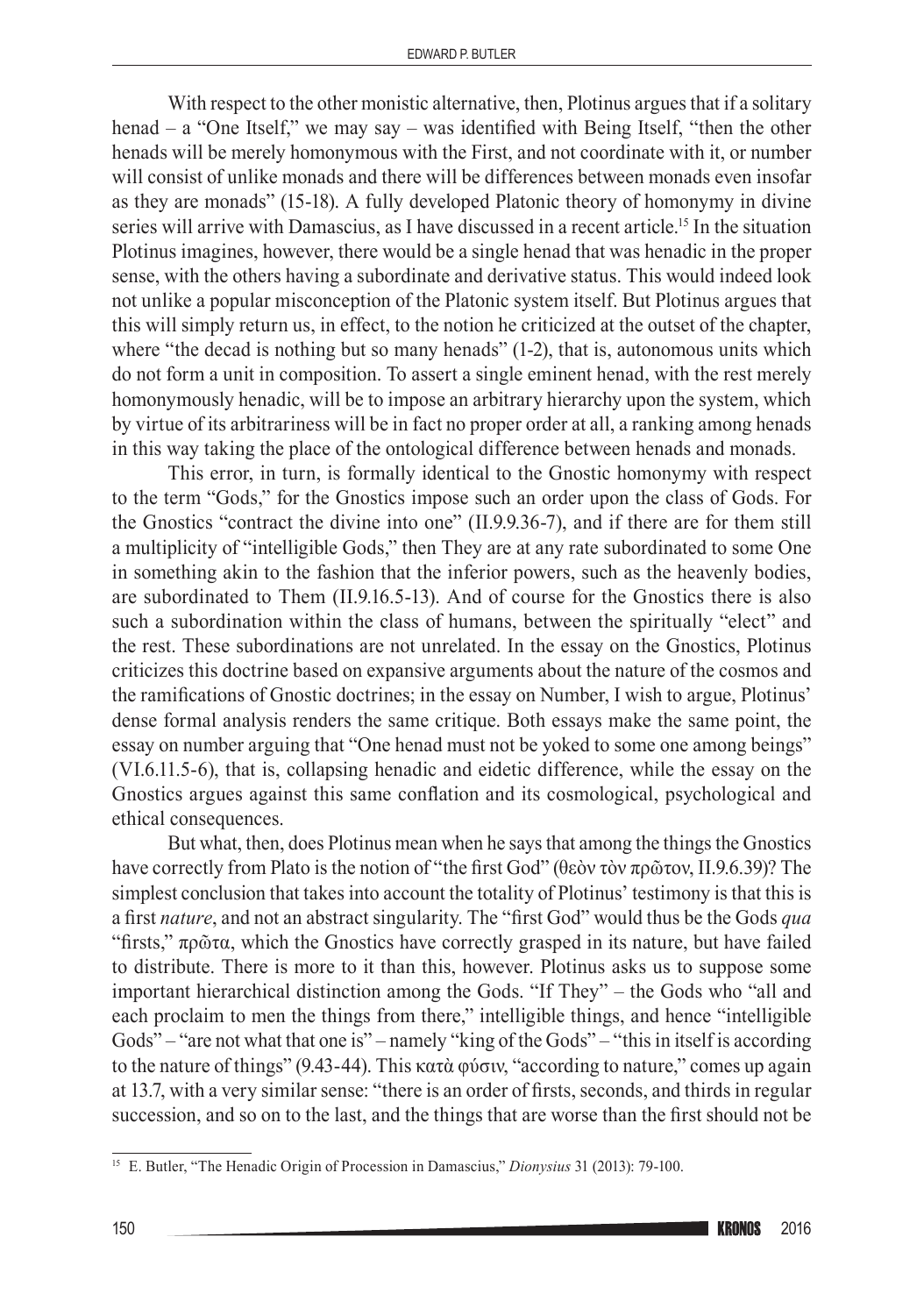reviled" (3-6). Elsewhere in the essay, the soul descends "according to nature" (4.3.13) and things are "according to nature" in the intelligible world (5.9.10). We may compare Proclus: "All those who have at any time been occupied with theology have termed 'Gods' the things first according to nature," (PT I 3.12 Westerink). What is the sense of this κατὰ φύσιν, which transcends the intelligible, so that the latter is not disordered by any order attributable to this φύσις, a "nature" transcending even the differences between philosophical systems in Proclus? It evidently does not pertain to "physical" nature as such, but to a field of differences *prior to eidetic determination*, or else the Gnostics would be correct to read off from it a difference of (intelligible) value.

Plotinus argues that even if there is a God who, as a "natural" matter, either rules or even creates the other Gods, this does not affect the "nature," so to speak, of being a God. Plotinus warns against reifying such a hierarchy as an intelligible structure. For if, as in the essay on intelligible beauty, "each God is all the Gods coming together into one" (V.8.9.17), and this clearly is Platonic technical doctrine, as we can see from its elaboration in subsequent Platonists, then the creative moment of which Plotinus speaks when he speaks of a God "abiding who he is, makes many [Gods] depending upon him and being through that one and from that one" (II.9.9.38-40), must exist as a phase in the activity of a God simply *qua* God, and not limited to some one God to the exclusion of others, in which case there would no longer be a manifold corresponding to Unity, a "numerical" manifold.

Similarly, at VI.5.12.30-7, Plotinus contrasts a God to whom all things revert (ἐπιστρέφονται) while he abides in himself to the "other Gods" who "when many [humans] are present often appear to one, because that one alone is able to see them." We should see this, however, not merely as a difference of "nature," but a difference of moments in the procession of a henad, which now advances to appearance at a discrete time and place, and now withdraws itself, refusing to be trapped in immanence. This, indeed, is what the Gnostics glean correctly about "the First God," that is, about primary nature of divinity as such, namely that it is not "enclosed in creation" (*Zostrianos* 9.9). The nature of the Gods, on this understanding, is to show themselves differentially (*Enn*. II.9.9.37: δεῖξαι (...) ἔδειξεν) while each abides ineffably. Already in Plato's *Timaeus* (41a), this "showing" as an expression of divine will is the basis for distinguishing within the Gods between "those who revolve manifestly," that is, the stars and planets whose appearances are predictable by mechanical methods, and "those who manifest themselves [φαίνονται] so far as they choose [ἐθέλωσιν]." Indeed, Plotinus uses almost identical language at V.8.1.40-1 in speaking of Pheidias the sculptor having grasped "what Zeus would look like if he willed [ἐθέλοι] to manifest himself visibly [φανῆναι]." This distinction between active and passive manifestation, in turn, is the most likely origin of that drawn by Plotinus and Gnostics alike – see, e.g., II.9.16.5-6, "the honor which these people [the Gnostics] say they give to the intelligible Gods" – between intelligible and cosmic Gods.

## PLOTINUS' ESSAY ON FREE WILL AS INFORMED BY HENADOLOGY

Jean-Marc Narbonne has noted<sup>16</sup> that Plotinus would have found in the Gnostics many affirmations of the self‑causative or self‑constituting character of the single God or of

<sup>16</sup> J.-M. Narbonne, *Plotinus in Dialogue with the Gnostics* (Leiden: Brill, 2011), 129ff.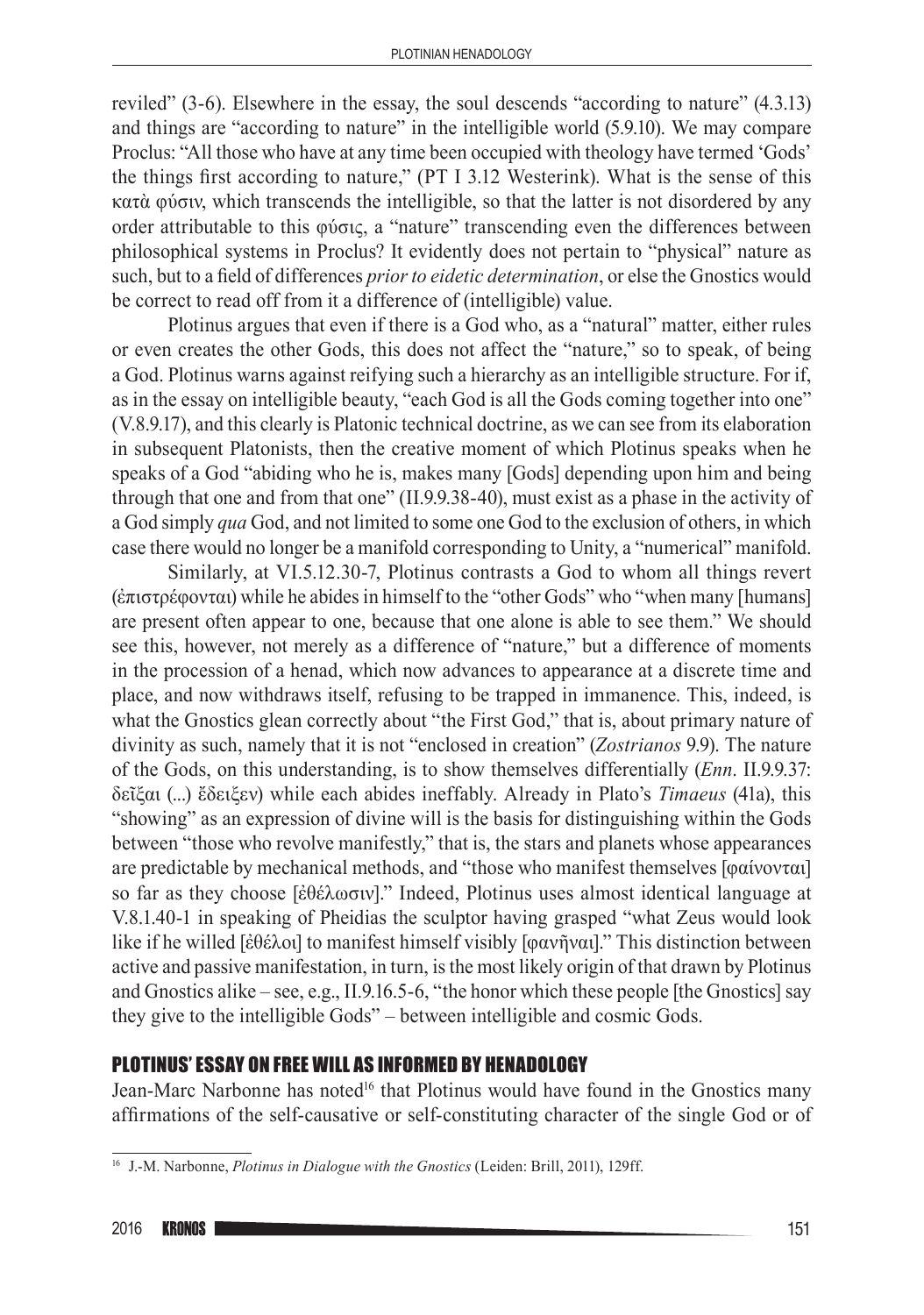whatever "higher" class of Gods they recognize, and has argued accordingly that Plotinus' essay on free will (ἑκούσιος) and the will (θέλημα) of the One, which is number 39, and hence written not too long after that on the Gnostics (number 33), is in reply to a Gnostic response to treatise 33, in which the Gnostic critic would have charged Plotinus with positing a first principle which merely "happens to be as it is" and hence lacks "freedom" (VI.8.7.11-15). The Gnostic interlocutor criticizes Plotinus based upon the recognition common to them both of the significance of will as a divine attribute. The critic has turned the Gnostic embrace of facticity around rhetorically, by characterizing the lack of intelligible bounds upon divine will in their system as amounting to an affirmation of freedom. In turn, the critic characterizes the Platonic affirmation of the intelligibility of the Gods as relinquishing their agency.

In his response, Plotinus strives to uphold both values, that of divine intelligibility *and* divine agency, and thus demonstrates a continuity in polytheist intellectual selfunderstanding going back, as I have argued elsewhere, as far as Plato's *Euthyphro*, 17 and indeed further. For it is deeply rooted, I believe, in the pre-theoretical intuitions of many polytheist traditions to reject any simplistic opposition between divine will and the goodness and intelligibility of that will. To do differently would be to rend the integrity of divine persons, and being grounded in devotion to divine persons makes it relatively easy for even an unschooled polytheist to reject either of these extremes. As Plotinus puts it,

even if Intellect does have another principle, it is not outside it, but it is in the Good. And if it is active according to the Good, it is much more in its own power and free; since one seeks freedom and to be in one's own power for the sake of the Good. If then it is active according to the Good, it would be still more in its own power; for it has already what goes from itself to it, and in itself what would be better for it, being in it, if it is directed towards it. (VI.8.4.33-40)

Something is "in the Good" not as in something else, but as it is in itself, and not because it has annihilated itself in the Good, for this is not the nature of the Good. The first principle, Plotinus explains, does not "possess uniqueness [τὸ μοναχὸν ἔχον] (...) because it is obstructed by something else but because it is this very thing (...) otherwise one will take self-determination away from what attains the Good in the highest degree" (7.37-42). It is not a question of the uniqueness of a singular entity, "the One," existential embodiment of ontological parsimony. For this would be a singularity derived from scarcity, what Plotinus characterizes here as being "obstructed" by otherness, or at V.8.9 as a principle of which multiplicity would exhibit the "falling short." Instead, uniqueness is the property of all that belongs to the first hypostasis, just insofar as it does. Plotinus is affirming that the uniqueness of such units, that is, such "henads," is not privative relative to some principle, for the first principle is the principle of individuation itself.

<sup>17</sup> E. Butler, "Polytheism and the *Euthyphro*," *Walking the Worlds: A Biannual Journal of Polytheism and Spiritwork* 2, no. 2 (2016): 20-34.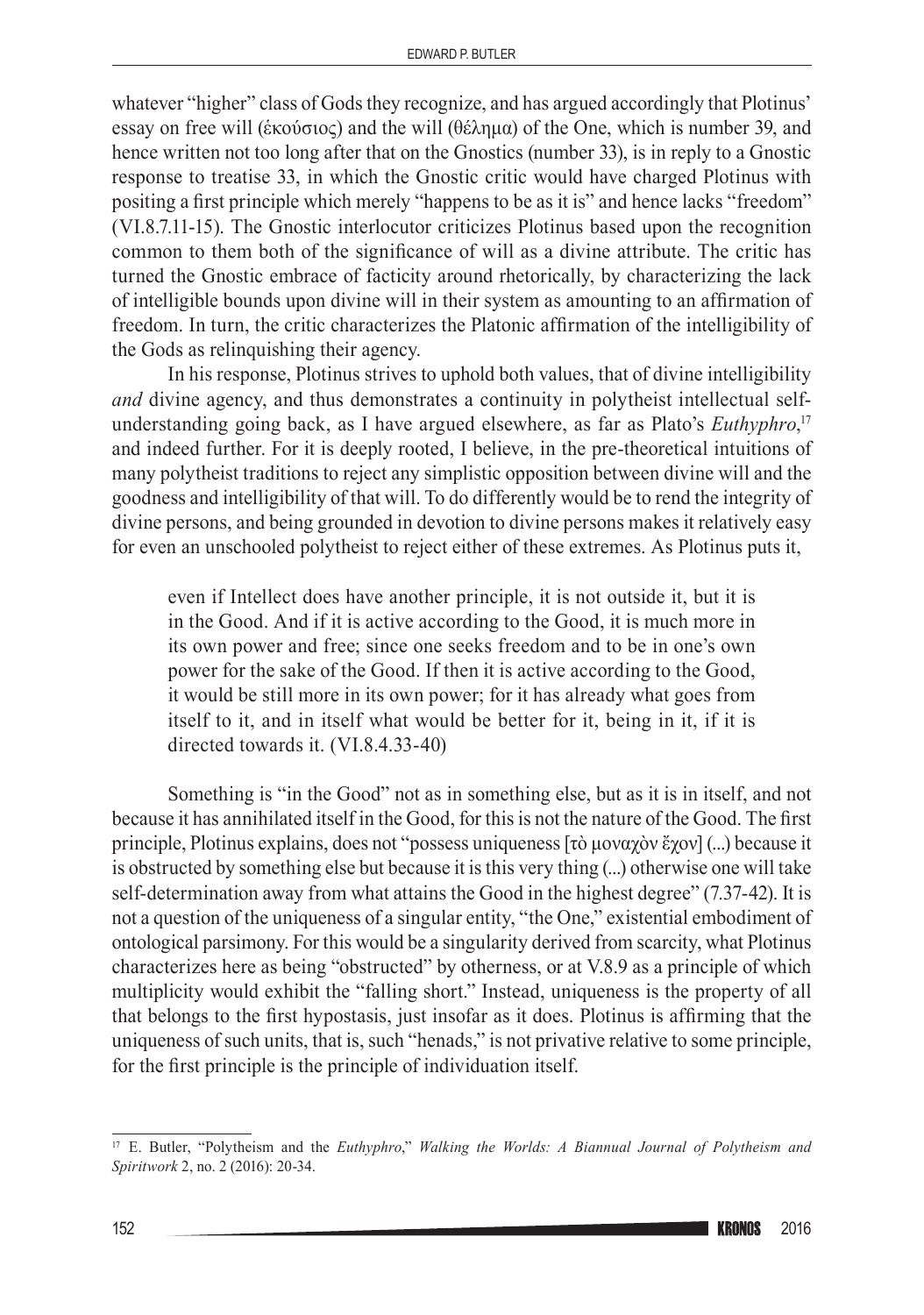This same positivity was affirmed by Plotinus at the end of the essay on number, where he stated that "Parmenides (...) was right in saying that being was one; and it is not unaffected [ἅπαθες] because of the *absence* of anything else, but because it really exists; for real being alone can exist of and by itself" (VI.6.18.41-44). Going right back to Parmenides, thus, Plotinus sees a *positivity* of individuation, expressed here by the negation of passive determination. Number, Plotinus explains, "is not bounded by any limit, but by its own agency [ἑαυτῷ] is what it is; for in general none of the real beings is in a limit (...) but those real beings are all measures" (18.8-12). Agency and being a measure for other things are what define the unitary as opposed to the unified.

Returning to the essay on free will and the will of the One, we find the same ideas, but now the language is ethically tuned:

The nature of the Good is in reality the will of himself, a self not corrupted nor following his own nature, but choosing himself, because there was nothing else at all that he might be drawn to (...). It is necessary for the choice and willing of itself to be included in the existence of the Good, or it would hardly be possible for anything else to find itself satisfactory (...). Our discourse has discovered that he has made himself (...). He is not what he happened to be but what he himself willed (VI.8.13.38-59).

The self‑making which is the nature imparted by the first principle is one of which neither the *selfhood*, nor the *making*, is to be elided. The personal nature of the henad *qua* henad is stressed here, as often in Plotinus, by the use of gendered rather than neuter pronouns – note, in this respect, that Greek has no neuter term for "God."

The henadic unit "is primarily self and self beyond being" (VI.8.14.42); but this selfhood is also a primordial and originary being–with–others, for, as he articulates through an organic analogy, "the harmony of all the parts with each other is their reciprocal cause (...) the being and the cause (...) came in this way from a single source [πηγή] which did not reason but gave the reason why and the being together [ἀθρόον] as a whole" (14.27-32). This is a different kind of causality than teleology, or the simple subordination of parts to a whole, which is likely why Plotinus uses here the terminology of a "source," which will become a technical term in later Platonists for intelligible form as distinct from intellective. Such a cause resists reification, and hence the virtues, e.g., are particularly conceived by Proclus as  $πηγαί.<sup>18</sup>$ 

The intelligible cause is not reified because it is not *alien* to the self, but it does express *relation* within the self: "He himself therefore is by himself what he is, related and directed to himself, that he may not in this way either be related to the outside or to something else, but altogether self-related"  $(17.25-7)$  – and not either, evidently, we may add, *without relation*. The henad's willing of herself thus entails a *continuum* or *coherence* (συνεχές) within the henad, so that such a unit is not merely point-like or atomized. "His holding himself together must be understood ... as meaning that all the other things that exist are held together by this" (VI.8.21.19-21), following from the formal character of

<sup>&</sup>lt;sup>18</sup> See the discussion in Butler, "The Second Intelligible Triad..," 150-153.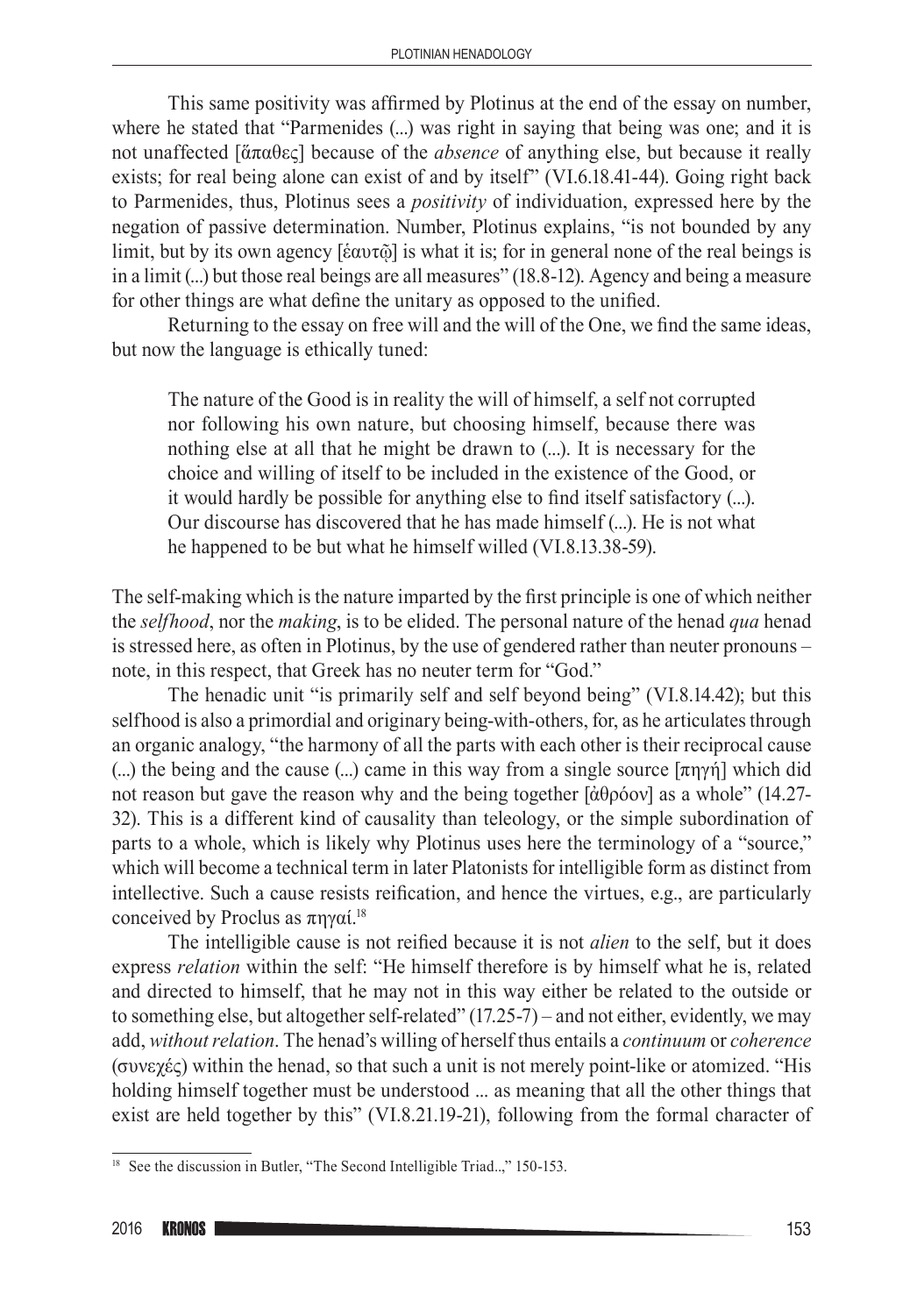the ultimate manifold, all of its members being in each, in order that there be no need of a further "one" holding them all.

If we turn again back to the essay on number, we find this continuum/coherence again in the reference to the generation of a "continuous one" (συνεχῆ ἕνα) yielding greater and lesser numbers (VI.6.11.25-9). What is at stake in the emergence of the greater-andlesser, which is none other than the ἄπειρον of Plato's *Philebus* in the form it is known to Aristotle, is not an abstract account of how it is that there are many, instead of one alone, but rather the ultimate ontological defeat of *relativism*, by virtue of an account of how multiplicities emerge that *belong to* some unit – in technical terms, how there come to be monads as well as henads. Hence, in the essay on number, after a lengthy argument against psychologism in chapters 12 and 13, Plotinus supplies in 14 the ontological support for what has come before, concluding that number cannot be mere relation, lest all forms be reduced to relations as well (14.27ff). Relativism results if there are not *self-relating* henads creating continuity and coherence within and for themselves.

This self-constitution or αὐθυπόστασις of henads as expressing the nature of the first principle is therefore irreducible to the simple alternative of facticity, of "happening to be," on the one hand, and of substantial determination, on the other: "Nor should we be afraid to assume that the first activity is without substance, but posit just this as his, so to speak, subsistence [ὑπόστασιν]," (VI.8.20.9-11). The real emergence of substance from henadic activity, where both the *reality* and the emergent and thus dependent nature of substance are simultaneously affirmed, is the crux of the polytheist and Platonic position.

Plotinus' Gnostic antagonists seem to collapse this position in the name of voluntarism as decisively as modern commentators, in their reading of the Platonic tradition, have collapsed it in the direction of intellectualism. And both, not coincidentally, have also collapsed henadic multiplicity into either a subordinating monotheism, or a substance monism. "He is not what he happened to be but what he himself willed" (VI.8.13.58-9), for the whatness, the essence that emerges from henadic existence is willed, it does not impose itself. "He is not therefore as he happens to be, but as he acts" (16.17-8), for divine action is prior to essence. Plotinus affirms will and action in order to subvert his critics' opposition between freedom and determinism, their notion that his first principle, just because its activity is intelligible, is stripped of agency.

But Plotinus embraces enough agency to acknowledge facticity, too, in the operations of that principle: "The other things have to wait and see how their king will appear to them and affirm that he is what he himself is, not appearing as he happened to be, but as really king and really principle and really the Good, not active according to the Good" (VI.8.9.17-22). That is, beings will have to *see* what Gods there actually are. Just so, the Platonist Syrianus in his response to Aristotle's critique of the Platonic doctrine respecting "numbers" will speak of how, though the number of divinities must be finite, "what that number is, however, a partible [μερική] soul could not say, except that it is of such a size as the principles of these extend to in their wish [βούλονται] to produce another for another class of beings."19 Note the importance of will (βούλησις) here. *A posteriori* we

<sup>19</sup> *In Metaph*. 145.25-7.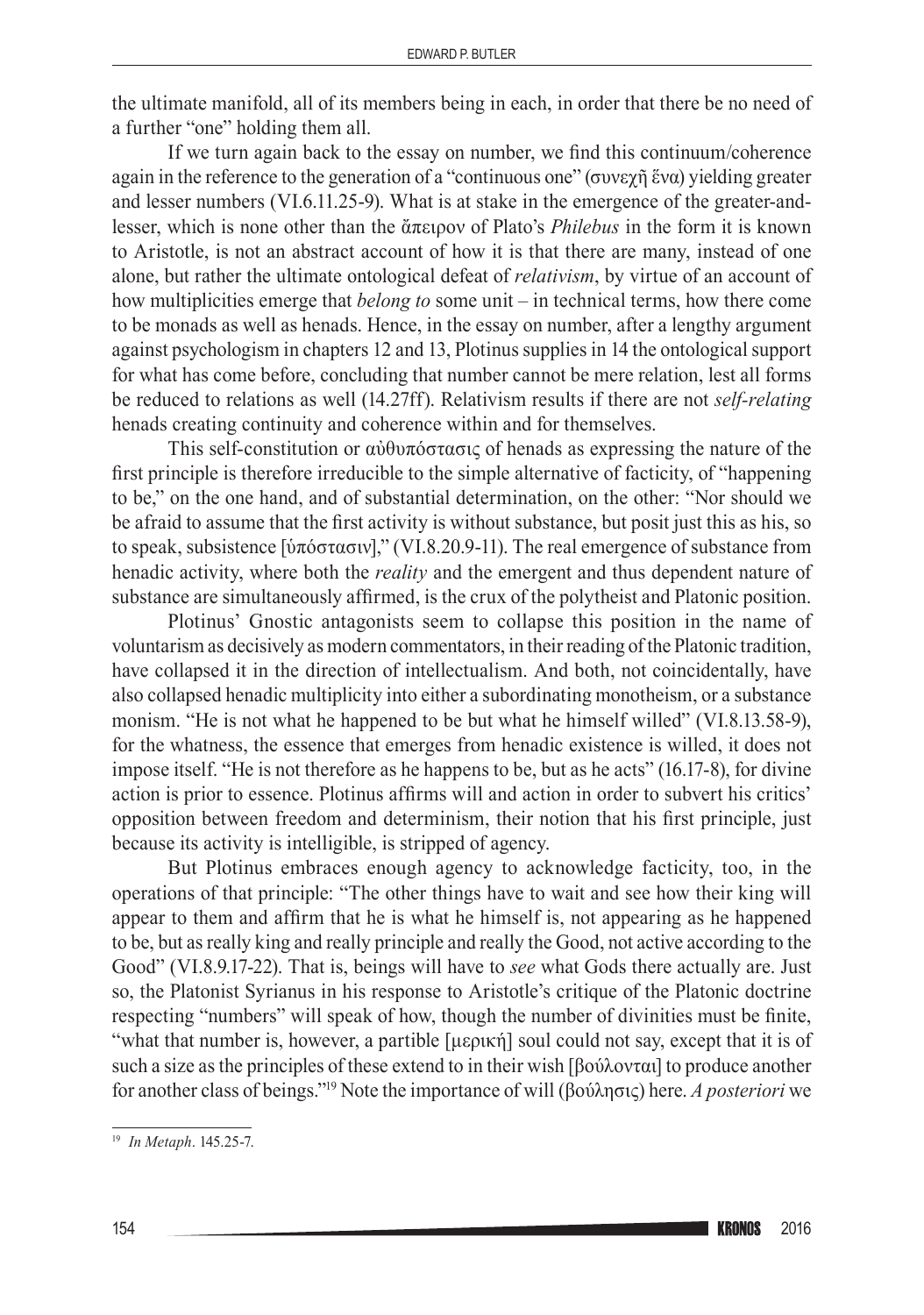shall be able to set a lower limit on the number of Gods by matching them to ontic classes, but the upper limit expresses Their *will*. But there is both facticity *and* intelligibility, and it is *us* who must hold these two together and not sacrifice one for the apparent sake of the other. Syrianus, again, states that "If, then, the divine number" $-$  i.e., the manifold of the Gods – "knows itself," – its magnitude – "it is at all events because it is limited as far as it itself is concerned; and it is just so great as the principles wished [ἠβουλήθησαν] it to be, then at all events it is because its measure is pre‑ordained to it by the will [βούλησις] of the principles; so that it would not be infinite, except in the sense of being infinite in power, or in relation to us."20 In Syrianus we see the same convergence of *number* and of *will* as limit concepts that is implicit in the sequence of Plotinus' thought. Beings must, so to speak, see what happens, not attempting to determine *a priori* Who there *will be* and how, but knowing and bringing forth the proof that They *have been* Good and grasping their intelligibility. As Plotinus says in the essay on number, "if the beings came into existence before number  $(...)$  they would be so many by chance [κατὰ συντυχίαν]  $(...)$  casually [εἰκῇ]" (VI.6.10.9-13), that is, the only principle for infra‑intellective difference would be privative, there being no principle of positive individuation.

That Plotinus has indeed in these essays, under the pressure of the polemic with the Gnostics, articulated a fundamentally henadological understanding of the first principle is underscored by certain criticisms lodged by Proclus in his commentary on Plato's *Parmenides* (1146f, 1149f) against a certain unnamed thinker. This anonymous figure regards the first principle as self‑constituting, a trait which belongs properly, in Proclus' own more thoroughly differentiated system, to entities posterior to the henads themselves. John M. Dillon<sup>21</sup> reckons the passage to refer to Plotinus. This ascription, while it is quite plausible in light of the language of self‑constitution Plotinus uses with respect to the first principle – that is, to the members of the primary manifold – in *Ennead* VI.8, becomes surprising, however, when Proclus goes on to state that those "authorities" who think of the first principle in this fashion proceed to affirm that the first principle, "as having no cause (...) derives its existence [ὕπαρξιν] from chance [ἄπο ταὐτομάτου]" (*In Parm*. 1146.8-9).

If this unnamed thinker is Plotinus, he would seem to be in agreement with the very critics to whom he is replying in VI.8, on a different conception of "chance," however, than their own. For, if we accept Narbonne's conclusion that it is the Gnostics who Plotinus again confronts in VI.8, then their charge that the Platonists' first principle is merely as it "happens to be" derives from their own conception of intelligibility, which is seen by them as deterministically constraining so many Gods as it applies to, while the God or Gods to whom it does not enjoy an aribtrary "freedom." In meeting their objections, however, it appears that Plotinus, in Proclus' eyes, has gone so far as to strengthen too much the voluntaristic character of his own doctrine.

Whatever is self-constituting, according to Proclus, is "both encompassing of itself insofar as it is a cause, and encompassed by itself in so far as it is an effect"

<sup>20</sup> *In Metaph*. 147.18-21.

<sup>21</sup> *Proclus' Commentary on Plato's* Parmenides, trans. G. R. Morrow and J. M. Dillon, introduction and notes by J. M. Dillon (Princeton: Princeton UP, 1987), 502 n. 8, 505 n. 10.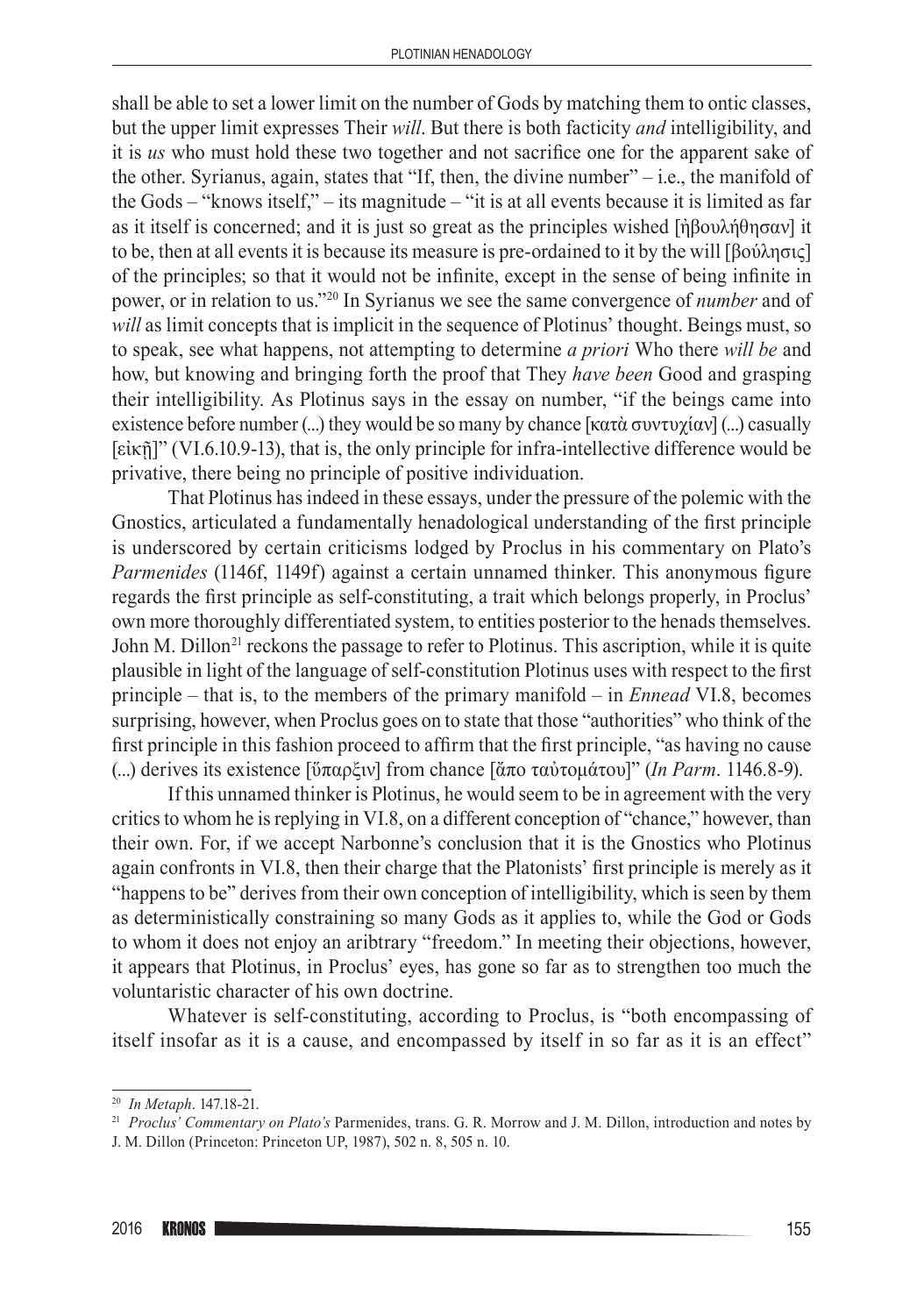(1146.11-13); indeed, this is the very "cohesion" (19) of which Plotinus spoke in order to express the self‑relation he sees as necessary in the first principle in order that both will and thought should have in it their proper ground. But for Proclus, "what is selfconstituted must necessarily be divisible into a superior and an inferior element" (1150.6-7), and therefore, to preserve the transcendence of the henads relative to their products and their integrity as units, Proclus rejects the Plotinian attribution of self‑ constitution to the first principle as such.

Proclus, as usual, is responsive here to the need for an orderly distinction of the scope of activity of principles, but also to a danger that Plotinus' approach be taken in a direction that would subordinate intelligibility: "some other thinkers, developing a certain recklessness, have before now even declared it [the first principle] to be *self‑ moved*, proceeding to this from the concept of self-constitution by reason of the kinship between the two concepts," (1150.2-4). This would be to render again the activity of the first principle arbitrary, even violent, rending the fabric of understanding beyond repair. We hear in this the echo of the literalism that leads Euthyphro to unthinkingly posit strife among the Gods unleavened by the recognition that theomachy can only be a conflict *among goods*, not the equivalent, in a divine register, of the us-or-them disposition of a fevered and acquisitive πόλις confronting a "barbarian" Other. Such a struggle could only be either between some who are "Gods" proper and some others rendered sub‑divine through a spurious ontological division of the category, or, on the other hand, among those equal and opposed to one another in purely relative fashion, as when Plotinus, in the essay on number, speaks of how we multiply a city merely by perspective (VI.6.2.14). Proclus thus, though critical of Plotinus, shows himself vigilant with respect to the same concerns as his Lycopolitan predecessor.

## APPENDIX: THE DOCTRINE OF "PATERNAL" GODS IN POST‑PLOTINIAN PLATONISM

In the passage discussed above from his commentary on Plato's *Parmenides*, Proclus distinguishes the henads from being "self-constituted" in the strict sense, inasmuch as they possess rather "paternal and generative rank in respect of all beings" and hence "generate those beings which are self-constituted," which

receiving their substance from the primal causes, [are] produced also by themselves; and these are dependent upon the paternal causes which generate beings,<sup>22</sup> while they in turn are dependent upon the One which is superior to all such causality ... [I]f we were to seek where that which generates itself is situated finally, we would say that it is where actuality first comes into play; and actuality first occurs at the level of being, even as potentiality occurs in the henad prior to being and existence in the henad prior to this, so that the primal being is productive of itself (...) (*In Parm*. 1151.1-5; 20-24)

<sup>&</sup>lt;sup>22</sup> Accepting Steel's reading here of ὄντῶν rather than εἰδῶν.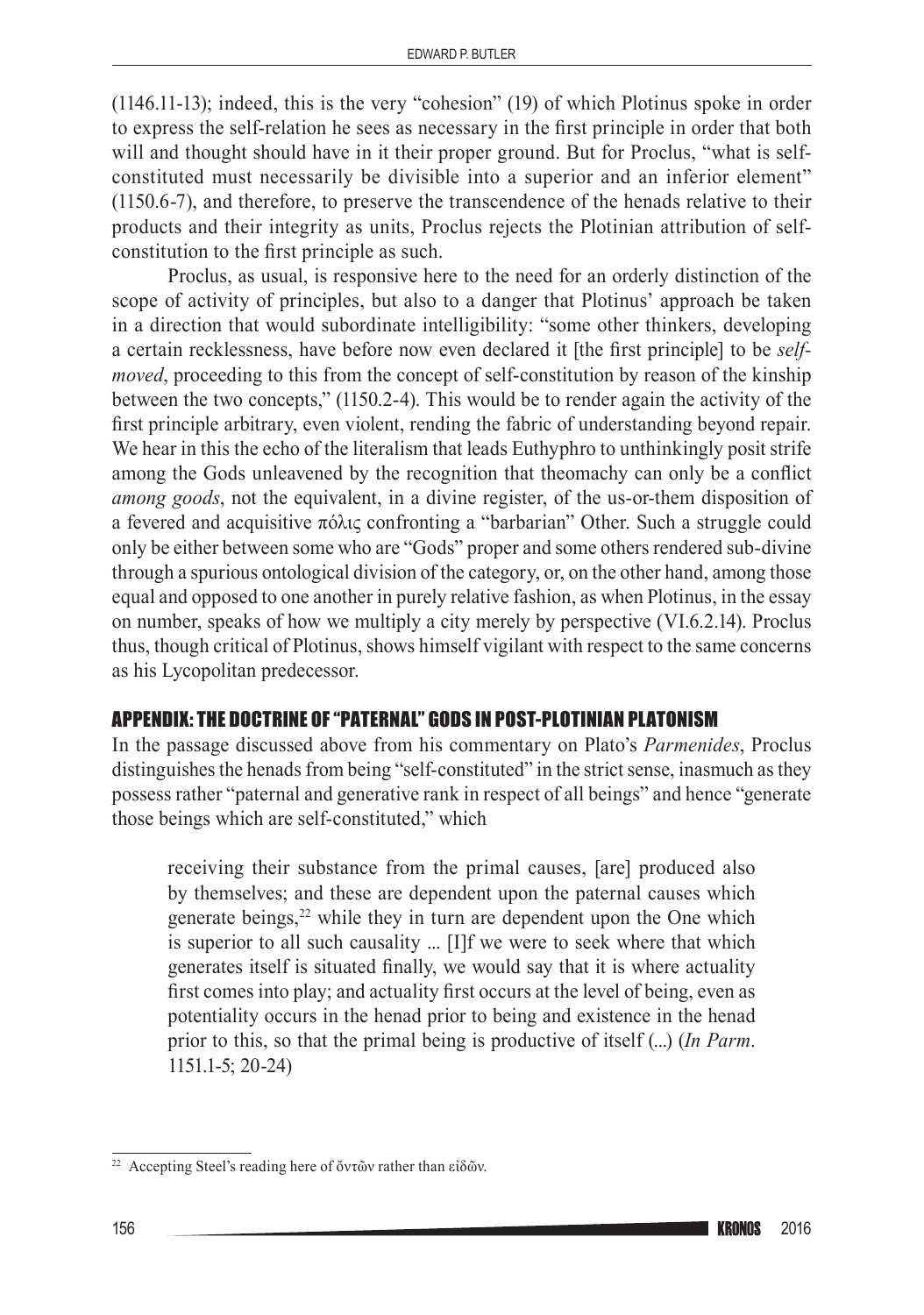The self-constituted proper, therefore, is according to Proclus' more exacting classifications placed at the level of the henad's ontic self‑explication, while the henads as "paternal cause" only produce, and are in no respect produced, even by themselves.

"Paternal" causality is defined by Proclus in prop. 151 of the *Elements of Theology*, which states that "all that is paternal in the Gods is of primal operation and stands in the position of the Good at the head of all divine organizations [διακοσμήσεις]." This phase of the henad's activity corresponds particularly to its status as an intelligible God, as we see from Proclus' remark in his *Platonic Theology* (III 21.74.7-8) that "just as the intelligible Gods are henads primarily," i.e., in the primary sense, "so too are they fathers primarily." The systematic basis for the equivalency of these terms lies in their both situating the henad prior to the classifications of divine activity that express a God's particular role in the cosmic organization. The intelligible God, the God as "father," is thus the God simply *qua* God, not as this or that *kind* of God. Accordingly, Gods in this primal phase of their activity possess a one-to-one relationship to the totality of Being, as in effect, each one the sole producer of all that is, rather than a part of the cooperative work of a pantheon. Since this disposition is given by the very nature of the henadic manifold, the "Intelligible Gods" are in Proclus not a particular class of Gods, but that class to which every God belongs just by virtue of being a God.23

Platonic speculation on the "paternal" as a causal category likely goes back to Plato's dual characterization of the demiurge as "maker and father" relative to the cosmic organization at *Timaeus* 28c. By the time of the anonymous commentary on Plato's *Parmenides* often attributed to Porphyry, but which may well be pre-Plotinian, it is already recognized that the term "Father" is commonly used in a manner akin to the "One Itself," inasmuch as it does not refer to one thing, lest it be intelligibly determined, rather than determining, for the anonymous commentator states that "some see fit to abolish number" with respect to the "Father" "in that they absolutely refuse even to say that he is one" (frag. 9). In Plotinus' essay on the Gnostics, we see a connection between the intelligible Gods and the status of "father," as well as an indifference to number with respect to "the Father," when Plotinus states that "the honour which these people say they give to the intelligible Gods would be of a very unfeeling sort" if they do not honor as well the "children" of the intelligible Gods, "for every soul is a child of that father," referring thus collectively to the intelligible Gods (II.9.16.5-10).

In the *Sentences*, definitely the work of Plotinus' student Porphyry, a hierarchy of the virtues and their embodiments proceeds from the sage, acting in accordance with the political virtues; to the daimonic man or good daimon, acting in accordance with the purificatory virtues; to the God, acting in accordance with the intellective virtues; and finally, acting in accordance with the paradigmatic virtues, to "the father of the Gods."<sup>24</sup> This position, however, is clearly not restricted to one "father" alone inasmuch as it, like the previous stages in the progression of virtue laid out in this text, is expressly

<sup>&</sup>lt;sup>23</sup> I have discussed the disposition of the Intelligible Gods in Butler, "The Intelligible Gods..," 131-143.

<sup>24</sup> *Sentences* 32, p. 31 Lamberz. See the discussion of this passage by M. Chase, "What Does Porphyry Mean by *Theôn Patêr*?" *Dionysius* 22 (2004): 77-94.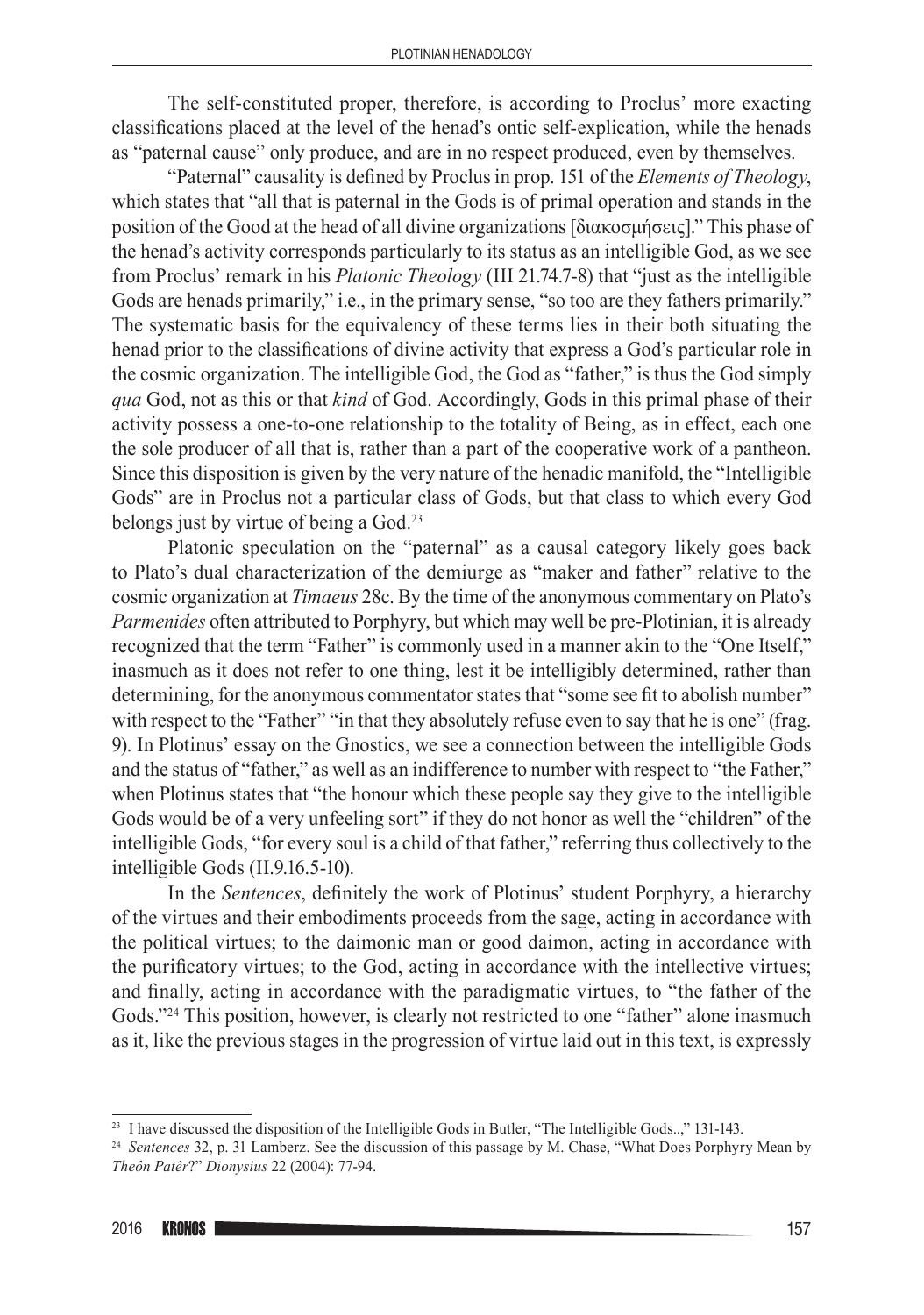occupied by whomever – even, apparently, extraordinary mortal beings – can practice "paradigmatic" virtue.

Michael Chase points out that another text possibly by Porphyry, *On the Life and Poetry of Homer*, in commenting on *Iliad* I, 498-9, where Thetis finds Zeus sitting apart from the other Olympians, states that "This isolation and this failure to mingle with the other Gods, but to rejoice in frequenting and relating to himself, remaining still and constantly setting the All in order, presents the nature of the intelligible God; for he [Homer] knows that the God who oversees and manages the All, is Intellect."<sup>25</sup> Chase appropriately associates these remarks on Zeus as displaying in the *Iliad* passage characteristics typical of a God as "intelligible God" with the above doctrine from the *Sentences* concerning "paradigmatic virtue" and the state of being "father of the Gods."

We can see from this that the close association between the "paternal" and "intelligible" disposition of the Gods that exists in Proclus is already present in these texts in some form. In the exegesis of the *Iliad* passage, Zeus "presents the nature of the intelligible God," that is, what it is to be an intelligible God, what it is to be a God *qua* intelligible, when he isolates himself from determination by all things. This is essentially the same doctrine as Proclus presents in *ET* prop. 151, where the God as "paternal" "stands in the position of the Good at the head of all divine organizations," thus separated in his<sup>26</sup> individuality from the intellective nexus informing the cosmos.

Moreover, the association of "paternal" godhood with "paradigmatic" virtue, and the positing of such godhood relative to "the All," τὸ πᾶν, argues for something like the doctrine of the third intelligible triad or intelligible intellect as it ultimately emerges in Proclus, largely from his reading of the *Timaeus*. <sup>27</sup> For Proclus, the third intelligible triad, which expresses the intellective activity of the Gods, is the paradigm Plato discusses in the *Timaeus*, which is also the form of Animality, "Animal Itself." The God as intelligible intellect is the paradigm for the order which the demiurge, as intellective intellect, imparts to the cosmos; hence the God as paradigm is the determination of Totality, the All (as distinct, i.e., from the determination of Wholeness – τὸ ὅλον, ὁλότης – through the activity of the second intelligible triad).

The God, therefore, as paradigm – intelligible object in the strict sense as object of divine intellective activity – exhibits a particular aspect of the general henadic disposition of all henads (and hence all things) in each one. For insofar as all things are present in each God, so to the degree that each God is intelligible, all things are intelligible through her. The God thus presents herself both as the paradigm for things and as the intelligible expression of the totality of things through lending herself to them as framework within which they are intelligible, that is, have meaning and value, and not merely as they hold

<sup>25</sup> Pseudo‑Plutarch, *De vita et poeseos Homeri* 1243–1247, quoted and discussed *ibid.*, 83.

<sup>&</sup>lt;sup>26</sup> Or "her," inasmuch as Proclus makes it clear that a Goddess such as Rhea can be considered a "father" even in the more differentiated, intellective divine organizations (*Theol. Plat*. V 3.16.18-23), and hence *a fortiori* on the universal plane represented by the classification of "intelligible" or "paternal" God. Indeed, it is not the feminine, but the *neuter* gender which apparently presents an obstacle to "paternity" in this respect. (Cf. *Theol. Plat.* III 21.74.1-8) 27 See my discussion in Butler, "The Third Intelligible Triad..," 131-150.